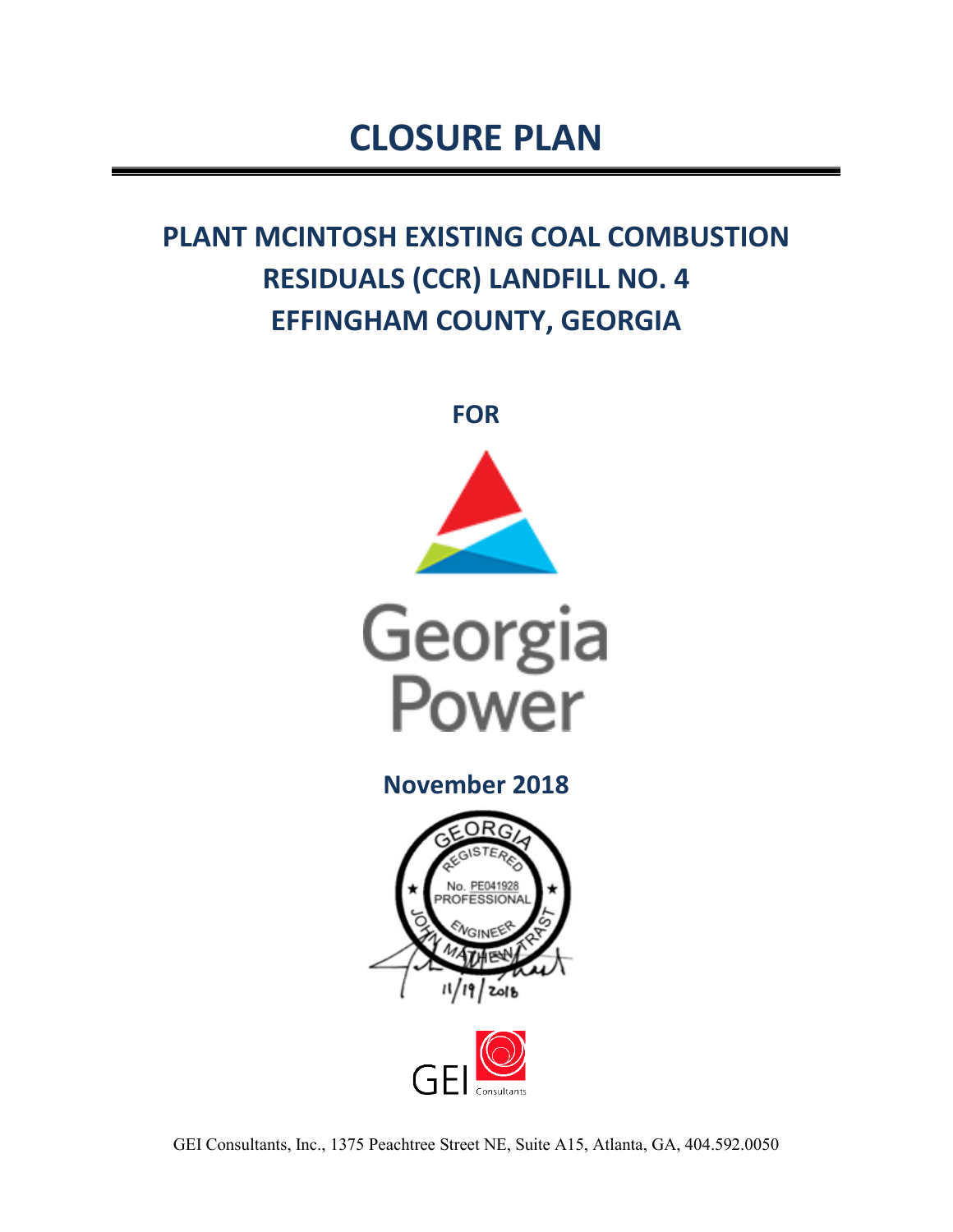## **TABLE OF CONTENTS**

| 1.1              | <b>Notification of Intent to Close</b>                  |   |  |  |  |
|------------------|---------------------------------------------------------|---|--|--|--|
| 1.2              | <b>Certification and Notification of Closure</b>        | 1 |  |  |  |
| 1.3              | <b>Written Closure Plan</b>                             | 2 |  |  |  |
| 1.4              | <b>Survey Control</b>                                   | 2 |  |  |  |
|                  | 1.4.1 Plat and Legal Description                        | 3 |  |  |  |
| 1.5              | <b>Final Cover Grading</b>                              | 3 |  |  |  |
|                  | 1.5.1 Cell 1 Final Cover Design                         | 3 |  |  |  |
|                  | 1.5.2 Cell 2A Final Cover Design                        | 4 |  |  |  |
| $1.6\phantom{0}$ | <b>Vegetative Plan</b>                                  | 5 |  |  |  |
| 1.7              | <b>Site Equipment Needed</b>                            |   |  |  |  |
| 1.8              | <b>Erosion and Sediment Control</b>                     |   |  |  |  |
| 1.9              | <b>Estimate of Maximum Inventory of CCR On-Site</b>     |   |  |  |  |
| 1.10             | 6<br><b>Estimate of Largest Area for Closure</b>        |   |  |  |  |
| 1.11             | <b>Closure Cost Estimate</b>                            |   |  |  |  |
| 1.12             | <b>Financial Assurance</b>                              |   |  |  |  |
| 1.13             | <b>Closure Schedule, Notifications, and Submittals</b>  |   |  |  |  |
| 1.14             | <b>Recordkeeping/Notification/Internet Requirements</b> | 8 |  |  |  |
|                  |                                                         |   |  |  |  |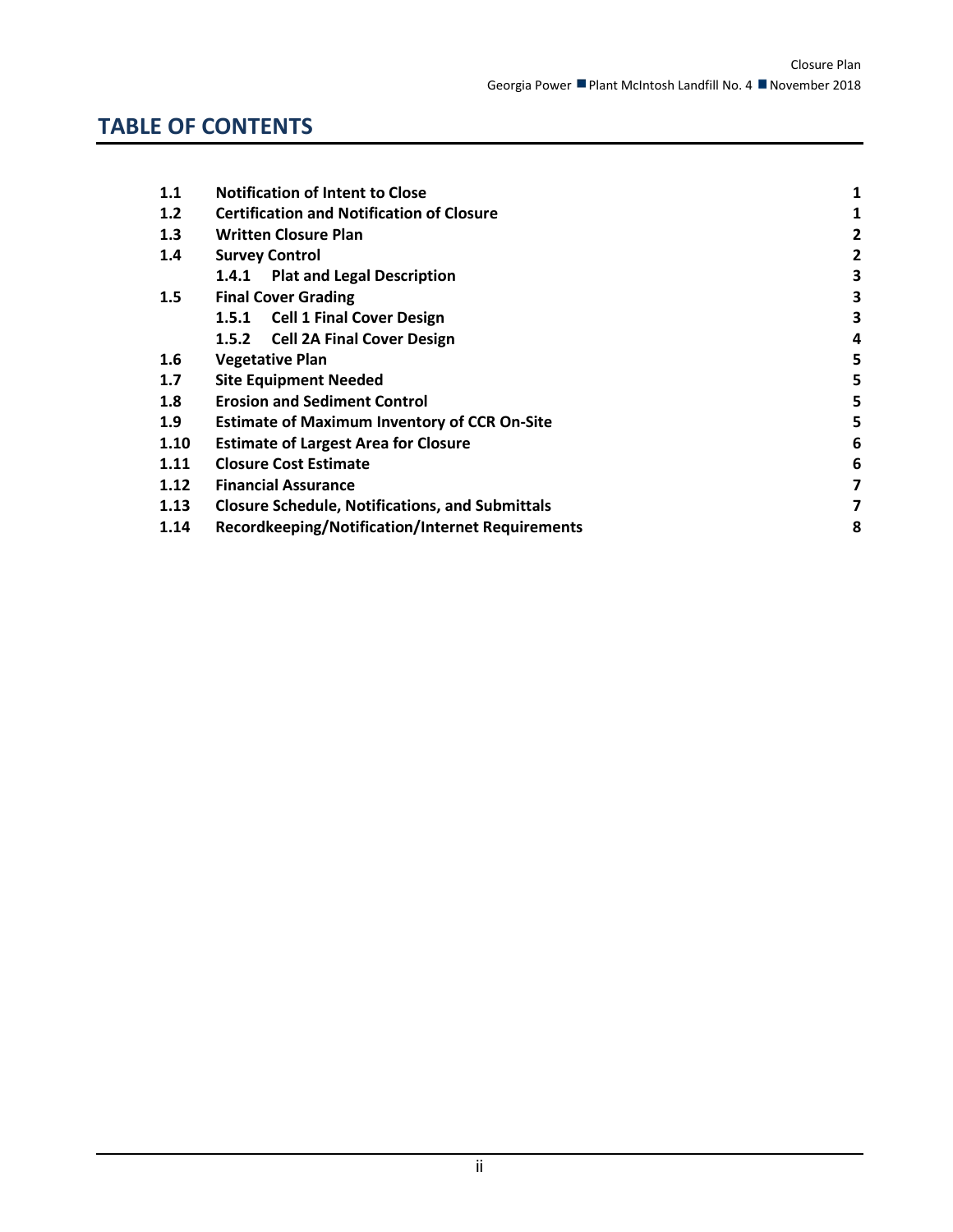### **1. CLOSURE PLAN**

This Closure Plan fulfills the requirements for a written Closure Plan of the Plant McIntosh Landfill No. 4, in accordance with Rule 391-3-4-.10(7) and 391-3-4-.10(9)(c)3.(iv). This plan incorporates the closure requirements for an existing landfill and includes a description of the final cover system, how the final cover will be constructed, how the final cover system meets the applicable performance standards contained in Rule 391-3-4-.10, includes an estimate of the maximum inventory of CCR, an estimate of the maximum open area that would require closure at one time, and a generalized schedule.

GPC shall close this site in a manner that minimizes the need for further maintenance and minimizes the potential of post-closure releases to the ground or surface waters. The Closure Plan considers closure of the CCR landfill at any point throughout the active life of the facility. Facility phasing drawings provide guidance on closure at the end of any cell or phase construction. Should intermediate closure be required, all components of this plan should be followed.

The closure construction activities for Cell 1 occurred between June 2015 and July 2016. Cell 1 was closed in accordance with 391-3-4-.10(7). A Closure Certification Report, prepared and sealed by a qualified professional engineer registered in the state of Georgia, was submitted to the Georgia EPD in March 2018. A description of the final cover system and closure methods is provided herein.

#### <span id="page-2-0"></span>**1.1 Notification of Intent to Close**

No later than the date GPC initiates closure of the CCR Landfill, GPC shall prepare a notification of the intent to close the unit after receipt of the final load of waste. This notification shall include the certification by a professional engineer registered in Georgia for the design of the final cover system as required in Rule 391-3-4-.10(9)(c)3.(iv) and 40 CFR 257.102(d)(3)(iii). Closure activities must commence within no later than 30 days after the date on which the landfill receives the known final receipt of waste or removes the known final volume of CCR from the CCR unit for the purpose of beneficial use of CCR. GPC will complete all closure activities of each CCR unit in accordance with this Closure Plan within 180 days following the beginning of closure.

#### <span id="page-2-1"></span>**1.2 Certification and Notification of Closure**

Upon completion of closure activities, a professional engineer registered in the state of Georgia shall prepare and submit a closure report to the Georgia EPD Director. The closure report will be completed on forms provided by Georgia EPD. The closure report shall include an as-built plan of the final grades at the time of closure.

Concurrent with the submission of the Closure Certification Report to the Director, GPC must submit confirmation to the Director that a notation on the property deed has been recorded. This recording must in perpetuity notify any potential purchaser of the property that the land has been used as a CCR Landfill and that its use is restricted under the post closure care requirements of Georgia Rules of Solid Waste Management 391-3-4.10. Within 30 days of completing this deed notification, the owner or operator must prepare a notification and place in the facility's operating record.

Within 30 days of completion of closure, the owner or operator shall prepare a notification of closure which shall include certification from a professional engineer registered in the State of Georgia verifying that closure has been completed in accordance with this Closure Plan. GPC has completed the notification when it has been placed in the plant's operating record.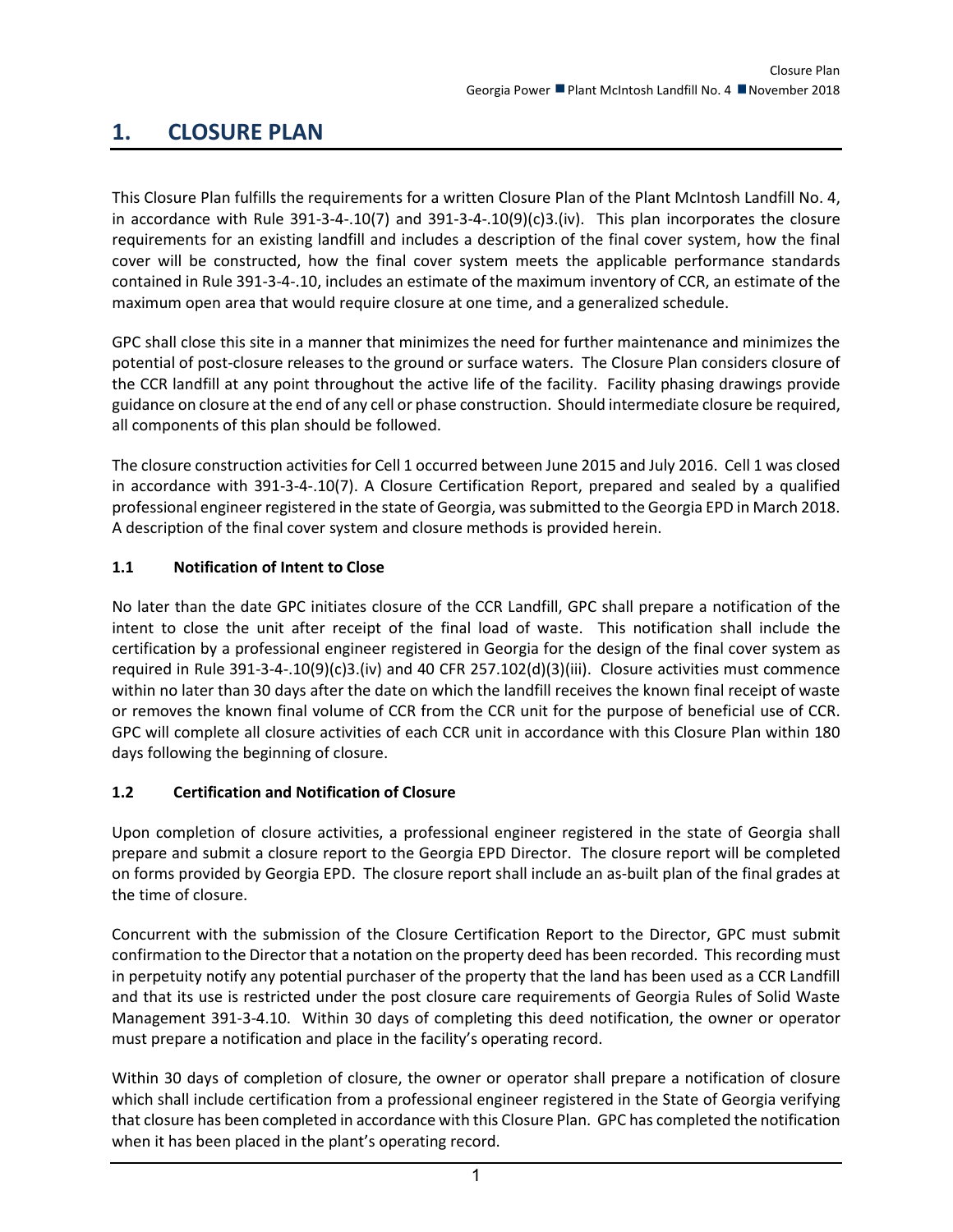#### <span id="page-3-0"></span>**1.3 Written Closure Plan**

GPC filed an Initial Written Closure Plan for the McIntosh Landfill to the Georgia Power CCR Compliance Website on October 17, 2017. All cells will be closed by leaving CCR in place and installing a final cover system. In accordance with 40 CFR 257.102(b)(3), the written closure plan will be amended if there is a change in operation that would substantially affect the written closure plan in effect and/or if there are unanticipated events that necessitate a revision of the closure plan.

Active Cell 2A was permitted and constructed with a composite liner system consisting of a minimum 24 inch compacted clay layer with a maximum hydraulic conductivity of  $1 \times 10^{-7}$  cm/s. and a 60-mil highdensity polyethylene (HDPE) geomembrane. The leachate collection and removal system are immediately above the liner system and consists of a geocomposite drainage layer and a 24-inch thick sand drainage/protection layer.

The ash subgrade for the final cover for active Cell 2A will be graded to create a stable subgrade for the final cover system. In accordance with 40 CFR 257.102(d), the final cover will be constructed to control, minimize, or eliminate, to the maximum extent feasible, post closure infiltration of liquids into the waste and potential releases of CCR from the unit. This will be prevented by providing sufficient grades and slopes to:

- Preclude the probability of future impoundment of water, sediment, or slurry;
- Ensure slope and cover system stability;
- Minimize the need for further maintenance; and
- Be completed in the shortest amount of time consistent with recognized and generally accepted good engineering practices.

A detailed description of the final cover system is provided in Section 1.5 of this plan.

#### <span id="page-3-1"></span>**1.4 Survey Control**

Sheet 2 of the Permit Drawings Set shows the site boundary and the 200-foot offset from the site boundary. Sheet 3 shows the general site development and ash cell layout. This drawing also shows the final ash limits in relation to the perimeter fence. The horizontal coordinates shown are Georgia State Plane – East Zone, North American Datum 1983 (NAD83). All elevations are shown in North American Vertical Datum 1988 (NAVD88). All areas within which CCR has been disposed shall be located to the best of the owner's ability and surveyed by a Registered Surveyor who shall provide a legal description of the CCR management boundaries.

Filling and closure activities shall be confined to within the limits indicated on the permit drawings. An "as-built" topographic survey shall be conducted indicating the extent and final topography of the CCR disposal facility. Other topographic surveys shall be conducted as specified in the Construction Quality Assurance Plan (CQA Plan). Site horizontal and vertical survey control will be provided by a permanent concrete monument. Standard survey practices will be used to establish vertical and horizontal controls during closure.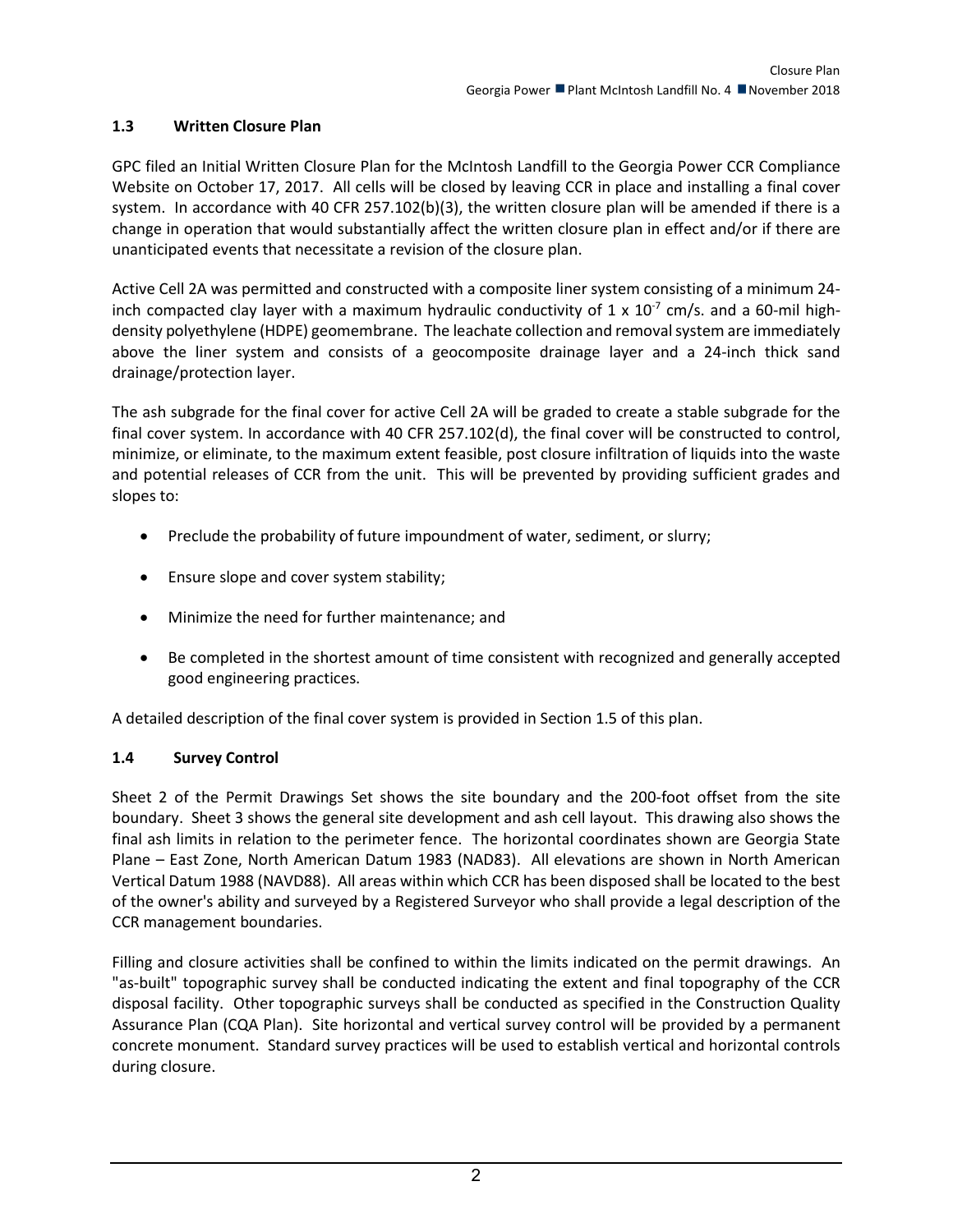#### <span id="page-4-0"></span>*1.4.1 Plat and Legal Description*

A copy of the Plat and Legal Description of the Permit Boundary is included in Part A, Subpart 10, Closure Drawings, of this Permit Application.

#### <span id="page-4-1"></span>**1.5 Final Cover Grading**

Landfill No. 4, Cell 1 was closed in 2016. A Closure Certification Report was submitted to the Georgia EPD on April 30, 2018.

Landfill No. 4 Cell 2A is designed to be filled in nominal 20-foot thick lifts of CCR placed across the cell. The CCR will be placed, graded, and compacted to reduce the potential for dust generation and limit storm water erosion. After the 20-foot lift of CCR is completed, a 1-foot-thick intermediate soil cover layer will be placed over the CCR for dust control and storm water management. A 4-foot high perimeter berm with a 30-foot crest width, 2.5 horizontal to 1 vertical (2.5H:1V) inside slope, and 3H:1V outside slope will be constructed. The perimeter berm forms terraces in the final waste grades, facilitates continued access into each cell, and helps control storm water.

Final cover contours have been designed to minimize leachate generation by directing storm water off the final cover. The top portion of the landfill and the terraces are designed to be graded to 3 to 6 percent slopes to direct storm water to down drains on the 3H:1V slope to outlet on the next lower terrace. The terraces are then graded to low points to collect storm water at the next series of down drains. The perimeter slopes 3H:1V for about 60 feet to a 30-foot-wide bench. The bench is sloped at 3 percent to the outside crest where it again slopes downward at 3H:1V. The result is a benched final cover slope, where the benches allow for the installation of storm water management features such as diversion dikes, runoff channels and down chute flumes, to control and management storm water runoff.

If it becomes necessary to close Landfill No. 4 prematurely, the top of the CCR will be graded to a 3 to 6 percent slope, draining to the completed portion of 3H:1V perimeter slopes. The final peak elevation will be reduced compared to the proposed final grading plan, and the cover will be constructed.

#### <span id="page-4-2"></span>*1.5.1 Cell 1 Final Cover Design*

Cell 1 of Landfill No. 4 has been closed in accordance with the approved Closure Plan and in compliance with the requirements of Rule 391-3-4-.10(7). Landfill No. 4, Cell 1 was constructed over the natural clay subsoils of low hydraulic conductivity. The Cell 1 base liner did not include a geomembrane. The Cell 1 final cover consisted of the following from bottom to top:

- Prepared ash surface
- Minimum 18-inch Infiltration Barrier Layer, maximum hydraulic conductivity of  $1x10^{-5}$  centimeters per second (cm/sec).
- Topsoil layer (6-inches)

Documentation of the Cell 1 final cover construction is provided by the Closure Certification report submitted to the Georgia EPD on April 30, 2018. The Report is available in the Plant McIntosh permanent operating record.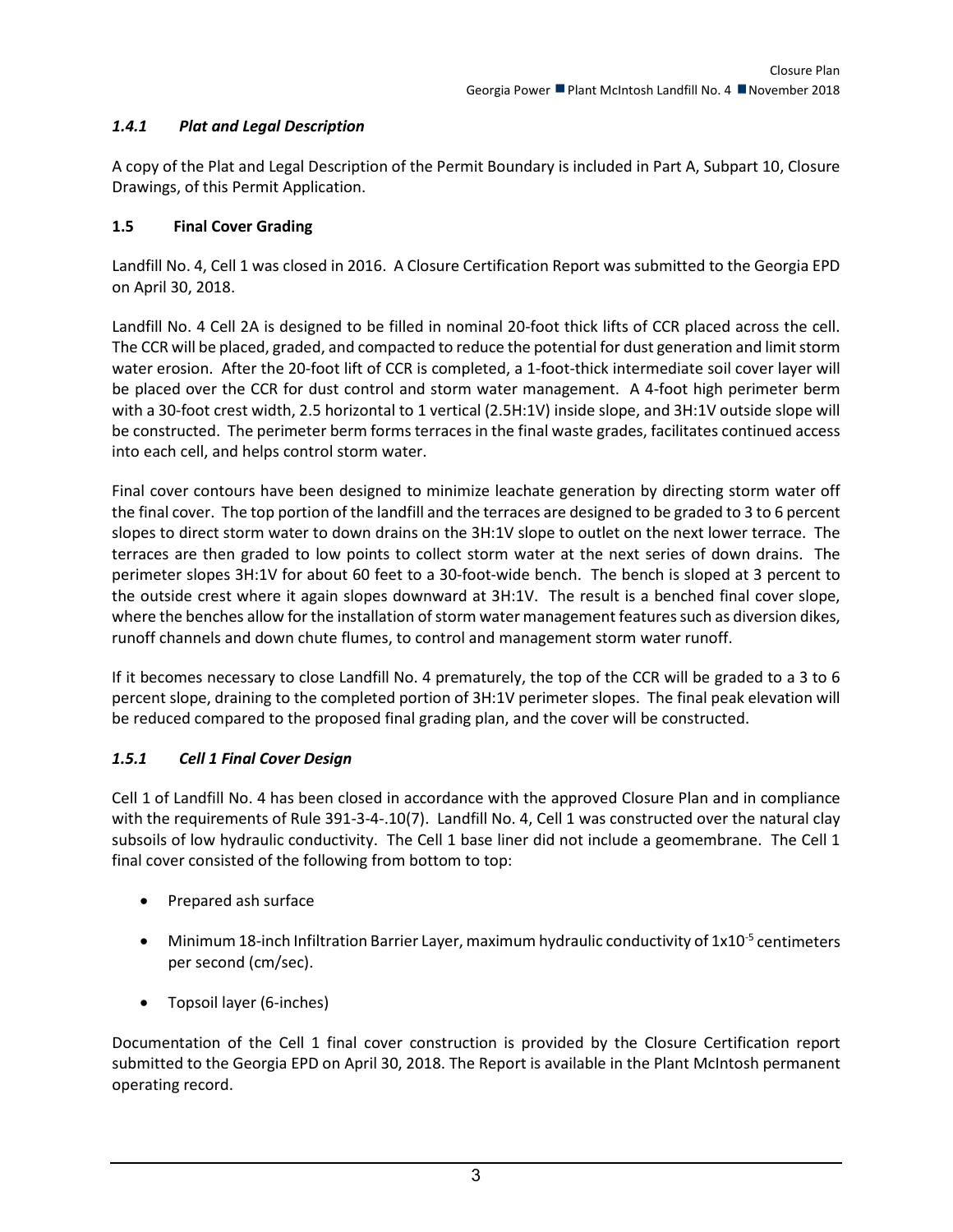#### <span id="page-5-0"></span>*1.5.2 Cell 2A Final Cover Design*

Cell 2A was constructed in 2015 and placed into operation in 2017. The cell was constructed with a composite base liner system, consisting of 2 feet of compacted clay with a maximum hydraulic conductivity of 1 x 10<sup>-7</sup> cm/sec, a 60-mil HDPE geomembrane, a geocomposite drainage layer, and a 24inch thick protective soil cover layer. Based on the design of Cell 2A liner system, the Cell 2A final cover system will require the incorporation of a geomembrane barrier layer. The approved final cover system design for Cell 2A consists of the following from bottom to top:

- Prepared ash surface
- Geomembrane cover (40-mil textured flexible [LLDPE])
- Geocomposite drainage layer
- Protective soil cover layer (18-inches thick)
- Topsoil layer (6-inches thick)

An alternative cover equivalency demonstration is provided in the Engineering Report, located in Part B, Supporting Documents.

The Design and Operations Plan describe the minimum sediment and erosion control measures that are to be used during closure construction to minimize erosion of soil. The erosion and sediment controls are to be in accordance with the latest Manual for Erosion and Sediment Control in Georgia by the Georgia Soil and Water Conservation Commission and meet the standards, requirements and provisions of the Georgia Erosion and Sedimentation Act and General National Pollutant Discharge Elimination System Permit No. GAR100001 for Storm Water Discharges Associated with Construction Associated with Construction Activity for Stand Alone Construction Projects.

Minimum sediment and erosion control measures will be provided in the project documents and details regarding utilization/maintenance will be in the Operations Plan. Additional measures will be taken as required to minimize erosion of soil and/or ash. During this project, the Contractor will plan and coordinate their work to minimize the amount of suspended soil particles leaving the work site or entering natural drainage ways.

The final ash surface will meet final waste grades and be compacted with a smooth drum roller to provide support for the installation of the final cover system. The finished surface will be smooth, unyielding, without abrupt elevation changes, voids, cracks, ice, or standing water. All particles protruding from the surface greater than 1/4-inch will be removed to prevent damage to the geomembrane cover.

The geomembrane component of the final cover system will be a 40-mil textured LLDPE geomembrane. The LLDPE geomembrane has been selected to provide flexibility of the final cover system to accommodate some settling and subsidence.

A geocomposite drainage layer and an 18-inch protective soil layer will be installed above the geomembrane. The geocomposite drainage layer will be installed to aid in the removal of storm water infiltration and will provide for stability of the final cover system as well as protection for the geomembrane.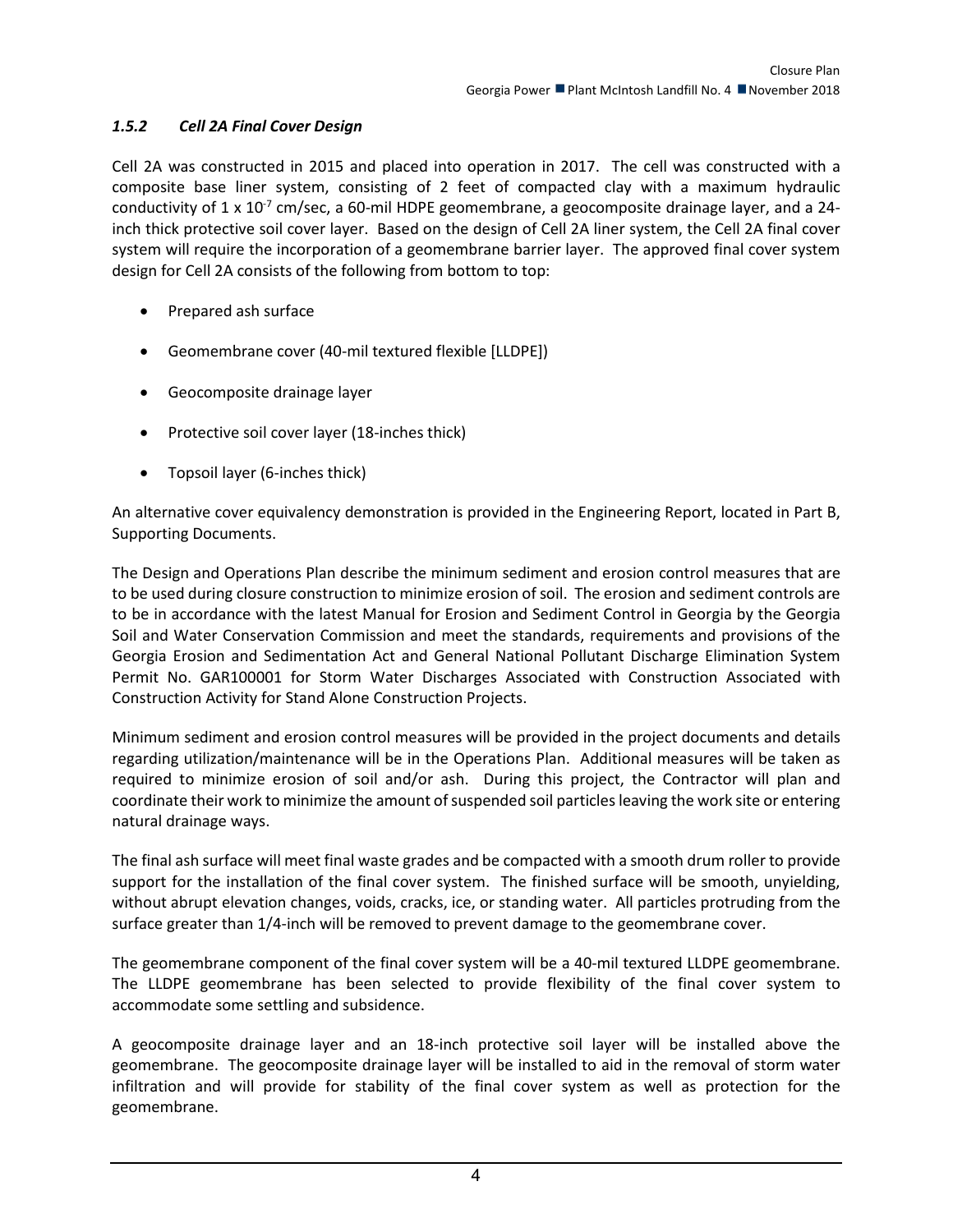The protective soil layer will be installed to support vegetative growth and will provide additional protection for the geomembrane. The protective soil layer will consist of granular or fine-grained soils with a maximum particle size less than 3 inches.

Topsoil with a demonstrated capacity of sustaining vegetative growth will be placed and spread into a uniform loose lift thickness of 6 inches. The topsoil will be fertilized, seeded, and mulched. Temporary mulch blankets will be used on all slopes greater than 10 percent to limit erosion and protect the seed prior to the establishment of vegetation.

The final cover will be seeded with grass seed mix following Georgia Department of Transportation (GADOT) specifications to promote evapotranspiration and prevent erosion. The vegetation will be maintained by fertilizing and periodic mowing to stimulate root growth and prevent the establishment of woody vegetation.

#### <span id="page-6-0"></span>**1.6 Vegetative Plan**

Vegetative cover should be established within two weeks after any final cover construction and for all areas disturbed by construction activities. Permanent covers which are slow to establish shall receive temporary seeding. The operator will submit soil samples to the County Extension Agent for analysis and determination of proper soil conditioners. This analysis will become part of the operating record. Planting dates, fertilizer rates, and seeding rates shall meet the requirements in the Manual for Erosion and Sediment Control in Georgia.

The erosion control measures shall remain in place until a satisfactory stand of grass is growing. A satisfactory stand of grass is defined as a full cover: 100 percent of the soil surface is uniformly covered in permanent vegetation with a density of 70 percent or greater.

#### <span id="page-6-1"></span>**1.7 Site Equipment Needed**

The final cover construction will utilize typical earthwork construction equipment, materials, and personnel to perform a mass grading project. The installation of the geomembrane liner system and geocomposite drainage layer is typically performed by a geosynthetic installation contractor that has the necessary equipment, expertise and trained personnel to install geosynthetics in accordance with the manufacturer's recommendations. GPC and the selected contractors/installers will have adequate equipment available to ensure that closure requirements are executed correctly and efficiently. Back up equipment may be obtained from equipment suppliers and rental companies, if necessary.

#### <span id="page-6-2"></span>**1.8 Erosion and Sediment Control**

Upon closure, all ditches, diversion berms, culverts, rip-rap and other drainage structures serving disturbed areas, but not already built, shall be constructed and placed into service according to the Design and Operations Plan. In addition, the existing storm water management features will be inspected, and accumulated sediment shall be removed from drop inlets, drainage pipes, diversion ditches, other drainage structures, and the storm water management ponds.

#### <span id="page-6-3"></span>**1.9 Estimate of Maximum Inventory of CCR On-Site**

The total constructed capacity of Landfill No. 4 (Cell 1 and Cell 2A) is 707,878 cubic yards. Table 1.1 – Landfill No. 4 Airspace Summary, shows the design airspace, remaining airspace, and final cover area of Landfill No. 4. Based on the annual landfill inspection dated November 13, 2017 the remaining airspace in Cell 2A is approximately 338,570 cubic yards.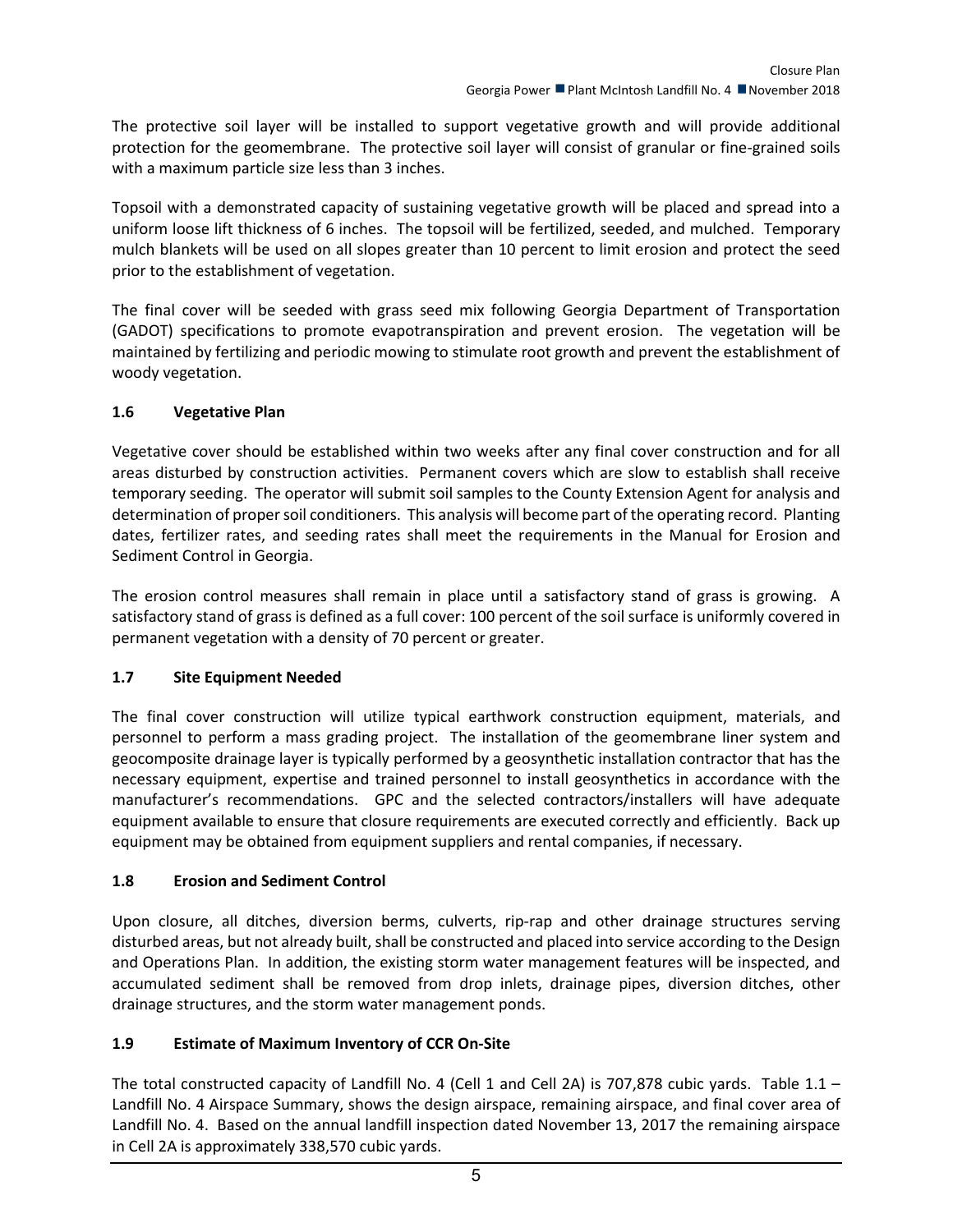| <b>Cell</b>    | <b>Design Airspace</b><br>(cubic yards) | <b>Constructed Airspace</b><br>(cubic yards) | <b>Remaining Permitted</b><br><b>Airspace January</b><br>2018<br>(cubic yards) | <b>3D Final Cover Area</b><br>(acres) |
|----------------|-----------------------------------------|----------------------------------------------|--------------------------------------------------------------------------------|---------------------------------------|
|                | 356,108                                 | 356,108                                      | 0                                                                              | 7.35                                  |
| 2A             | 351,770                                 | 351,770                                      | 338,570                                                                        | 10.26                                 |
| 2B             | 496,002                                 | <b>Not Constructed</b>                       | 496,002                                                                        | 8.35                                  |
| $\overline{3}$ | 1,252,958                               | Not Constructed                              | 1,252,958                                                                      | 19.72                                 |
| 4              | 1,306,383                               | Not Constructed                              | 1,306,383                                                                      | 20.86                                 |
| Total          | 3,763,221                               | 707,878                                      | 3,763,221                                                                      | 63.40                                 |

#### **Table 1.1 Landfill No. 4 Airspace Summary**

#### <span id="page-7-0"></span>**1.10 Estimate of Largest Area for Closure**

The present open area requiring a final cover is the entirety of Cell 2A (10.26 acres). Assuming no additional cells are constructed, this is the largest area that will be open and require future closure. GPC is currently updating the cost estimates herein. In compliance with applicable securities laws and reg-

#### <span id="page-7-1"></span>**1.11 Closure Cost Estimate**

#### **Table 1.2 Landfill No. 4 Closure Cost Estimate**

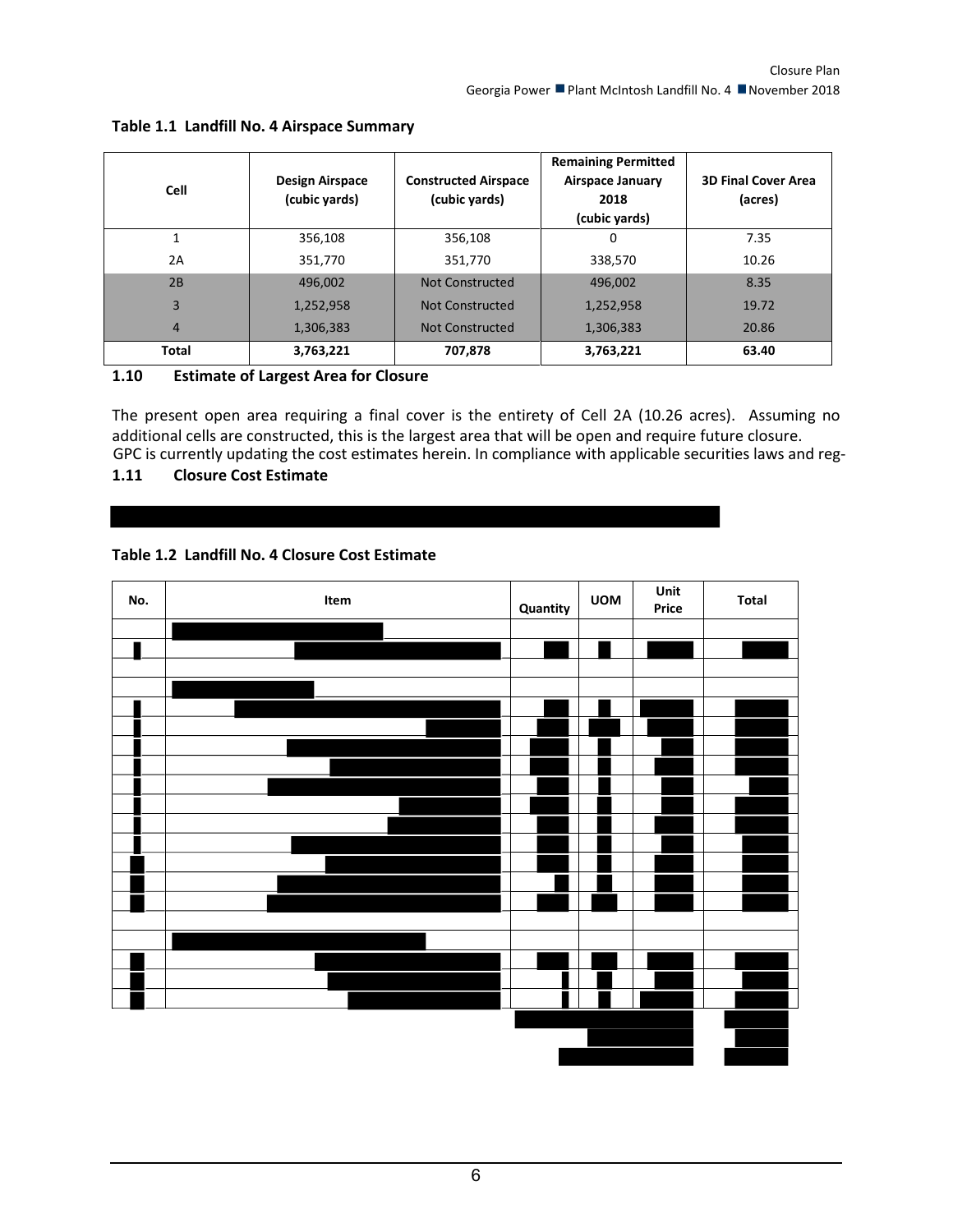#### <span id="page-8-0"></span>**1.12 Financial Assurance**

Rule 391-3-4-.10(10)(a) requires financial assurance for all CCR units be provided in accordance with Rule 391-3-4-.13. Per 391-34-.13, financial responsibility shall be required for any solid waste handling facility and shall provide adequate financial responsibility to ensure the satisfactory maintenance, closure and post-closure care of such facility or to carry out any corrective action which may be required as a condition of permit.

Georgia Power will submit the financial assurance mechanism for closure on forms as provided or in a format as prescribed by the Director, Georgia EPD. Georgia Power will provide a demonstration of financial assurance upon approval of closure cost estimates by Georgia EPD.

#### <span id="page-8-1"></span>**1.13 Closure Schedule, Notifications, and Submittals**

Once the decision has been made to close the landfill, Georgia Power will submit a notification in writing to the Georgia EPD Regional Administrator at least 60 days prior to beginning a phase of closure, describing the area to be closed and including applicable construction drawings, technical specifications, and the CQA Plan.

All construction activities for each phase of closure will be completed within 6 months following the beginning of construction. The proposed final cover system uses readily available equipment and materials, so each phase of closure can easily be completed in the prescribed timeframe. Once the decision has been made by the owner to final close the CCR landfill, the following schedule shall be followed:

- Prepare accurate legal description of final CCR management (permitted) boundary.
- Final waste grading and subgrade preparation.
- Install final cover system.
- Initiate vegetative plan.
- Remove all accumulated sediments from ponds, ditches and other drainage structures.
- Construct all erosion and sediment control systems serving disturbed areas, but not previously built.
- Provide the Closure Report to the Georgia EPD Director. The report shall be prepared by a professional engineer registered in the state Georgia.
- Submit to the Georgia EPD Director confirmation that on all deeds of real property, which have been used for landfilling, include notice of landfill operations, the date the landfill operation commenced and terminated, an accurate legal description of the actual location of the CCR landfill and a description of the type of CCR which have been deposited in the landfill has been noticed on the property deed.

Upon completion of closure construction, in accordance with 40 CFR 257.102 a professional engineer registered in Georgia will prepare and Georgia Power will submit a certification report documenting closure of the landfill to Georgia EPD. Pursuant to State CCR Rule 391-3-4-.10(7)(e). The closure report will be completed on forms provided by Georgia EPD. In addition, Georgia Power, as required by EPD, will